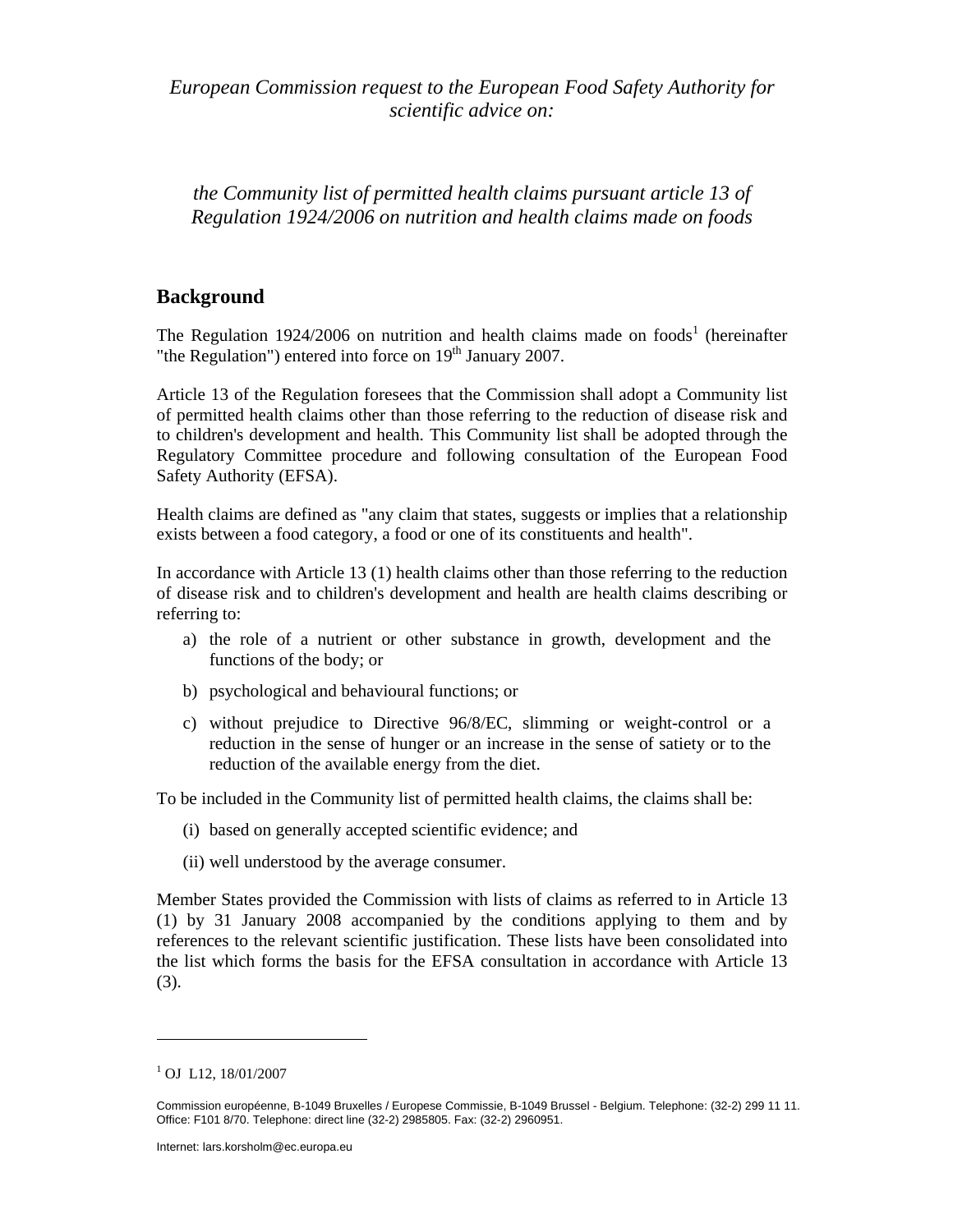## **Issues that need to be considered**

## **Importance and pertinence of the food2**

 $\overline{a}$ 

Foods are commonly involved in many different functions<sup>3</sup> of the body, and for one single food many health claims may therefore be scientifically true. Therefore, the relative importance of food e.g. nutrients in relation to other nutrients for the expressed beneficial effect should be considered: for functions affected by a large number of dietary factors it should be considered whether a reference to a single food is scientifically pertinent.

It should also be considered if the information on the characteristics of the food contains aspects pertinent to the beneficial effect.

#### **Substantiation of claims by generally acceptable scientific evidence**

Scientific substantiation is the main aspect to be taken into account to authorise health claims. Claims should be scientifically substantiated by taking into account the totality of the available scientific data, and by weighing the evidence, and shall demonstrate the extent to which:

- (a) the claimed effect of the food is beneficial for human health,
- (b) a cause and effect relationship is established between consumption of the food and the claimed effect in humans (such as: the strength, consistency, specificity, dose-response, and biological plausibility of the relationship),
- (c) the quantity of the food and pattern of consumption required to obtain the claimed effect could reasonably be achieved as part of a balanced diet,
- (d) the specific study group(s) in which the evidence was obtained is representative of the target population for which the claim is intended.

EFSA has mentioned in its scientific and technical guidance for the preparation and presentation of the application for authorisation of health claims consistent criteria for the potential sources of scientific data. Such sources may not be available for all health claims. Nevertheless it will be relevant and important that EFSA comments on the availability and quality of such data in order to allow the regulator to judge and make a risk management decision about the acceptability of health claims included in the submitted list.

 $2$  The term 'food' when used in this Terms of Reference refers to a food constituent, the food or the food category.

<sup>&</sup>lt;sup>3</sup> The term 'function' when used in this Terms of Reference refers to health claims in Article 13(1)(a), (b) and (c).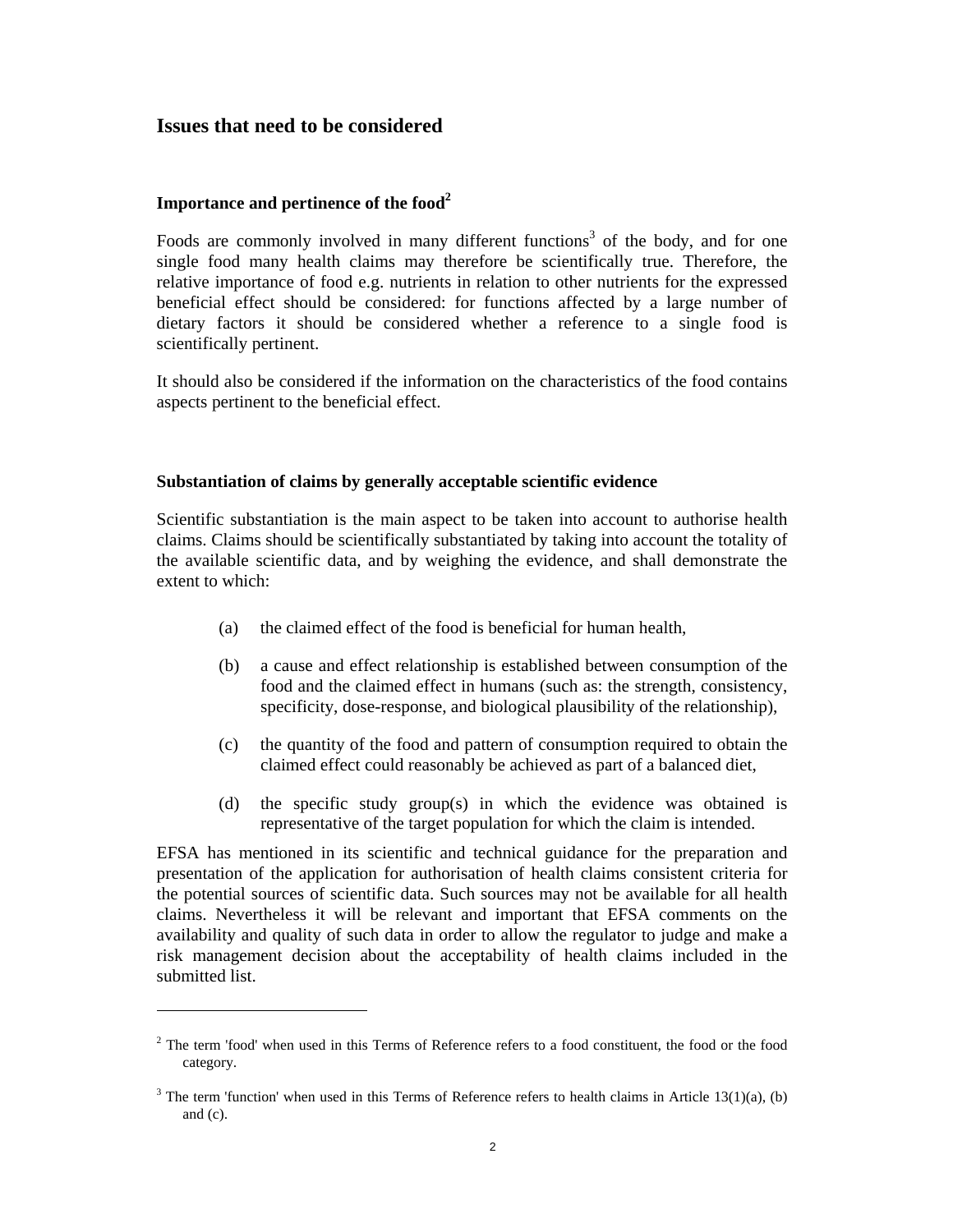The scientific evidence about the role of a food on a nutritional or physiological function is not enough to justify the claim. The beneficial effect of the dietary intake has also to be demonstrated. Moreover, the beneficial effect should be significant i.e. satisfactorily demonstrate to beneficially affect identified functions in the body in a way which is relevant to health. Although an appreciation of the beneficial effect in relation to the nutritional status of the European population may be of interest, the presence or absence of the actual need for a nutrient or other substance with nutritional or physiological effect for that population should not, however, condition such considerations.

Different types of effects can be claimed. Claims referring to the maintenance of a function may be distinct from claims referring to the improvement of a function. EFSA may wish to comment whether such different claims comply with the criteria laid down in the Regulation.

#### **Wording of health claims**

Scientific substantiation of health claims is the main aspect on which EFSA's opinion is requested. However, the wording of health claims should also be commented by EFSA in its opinion.

There is potentially a plethora of expressions that may be used to convey the relationship between the food and the function. This may be due to commercial practices, consumer perception and linguistic or cultural differences across the EU. Nevertheless, the wording used to make health claims should be truthful, clear, reliable and useful to the consumer in choosing a healthy diet.

In addition to fulfilling the general principles and conditions of the Regulation laid down in Article 3 and 5, Article  $13(1)(a)$  stipulates that health claims shall describe or refer to "the role of a nutrient or other substance in growth, development and the functions of the body". Therefore, the requirement to describe or refer to the 'role' of a nutrient or substance in growth, development and the functions of the body should be carefully considered.

The specificity of the wording is very important. Health claims such as "Substance X supports the function of the joints" may not sufficiently do so, whereas a claim such as "Substance X helps maintain the flexibility of the joints" would. In the first example of a claim it is unclear which of the various functions of the joints is described or referred to contrary to the latter example which specifies this by using the word "flexibility".

The clarity of the wording is very important. The guiding principle should be that the description or reference to the role of the nutrient or other substance shall be clear and unambiguous and therefore be specified to the extent possible i.e. descriptive words/ terms which can have multiple meanings should be avoided. To this end, wordings like "strengthens your natural defences" or "contain antioxidants" should be considered as well as "may" or "might" as opposed to words like "contributes", "aids" or "helps".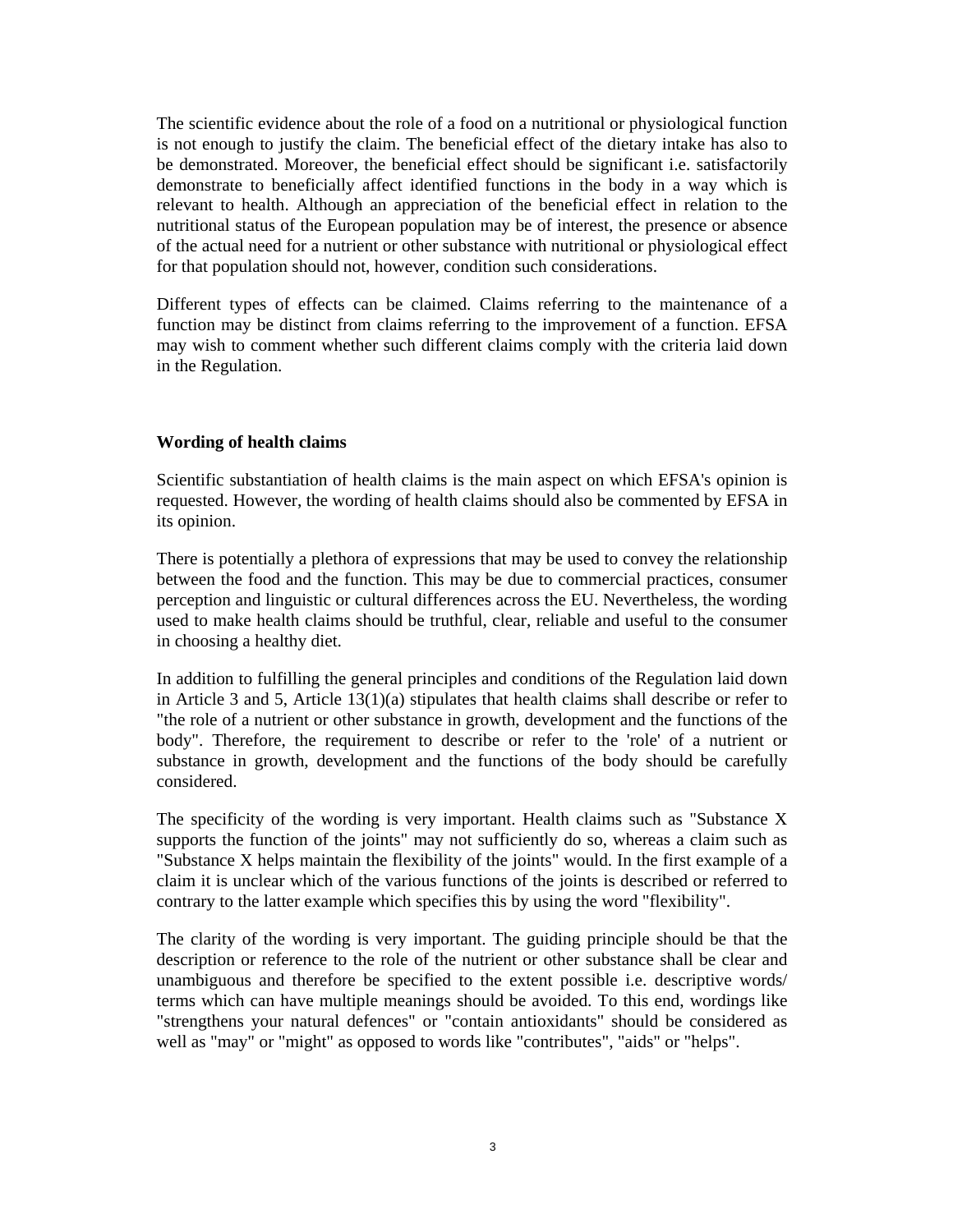In addition, for functions affected by a large number of dietary factors it should be considered whether wordings such as "indispensable", "necessary", "essential" and "important" reflects the strength of the scientific evidence.

Similar alternative wordings as mentioned above are used for claims relating to different relationships between the various foods and health. It is not the intention of the regulator to adopt a detailed and rigid list of claims where all possible wordings for the different claims are approved. Therefore, it is not required that EFSA comments on each individual wording for each claim unless the wording is strictly pertinent to a specific claim. It would be appreciated though that EFSA may consider and comment generally on such elements relating to wording to ensure the compliance with the criteria laid down in the Regulation.

In doing so the explanation provided for in recital 16 of the Regulation on the notion of the average consumer should be recalled. In addition, such assessment should take into account the particular perspective and/or knowledge in the target group of the claim, if such is indicated or implied.